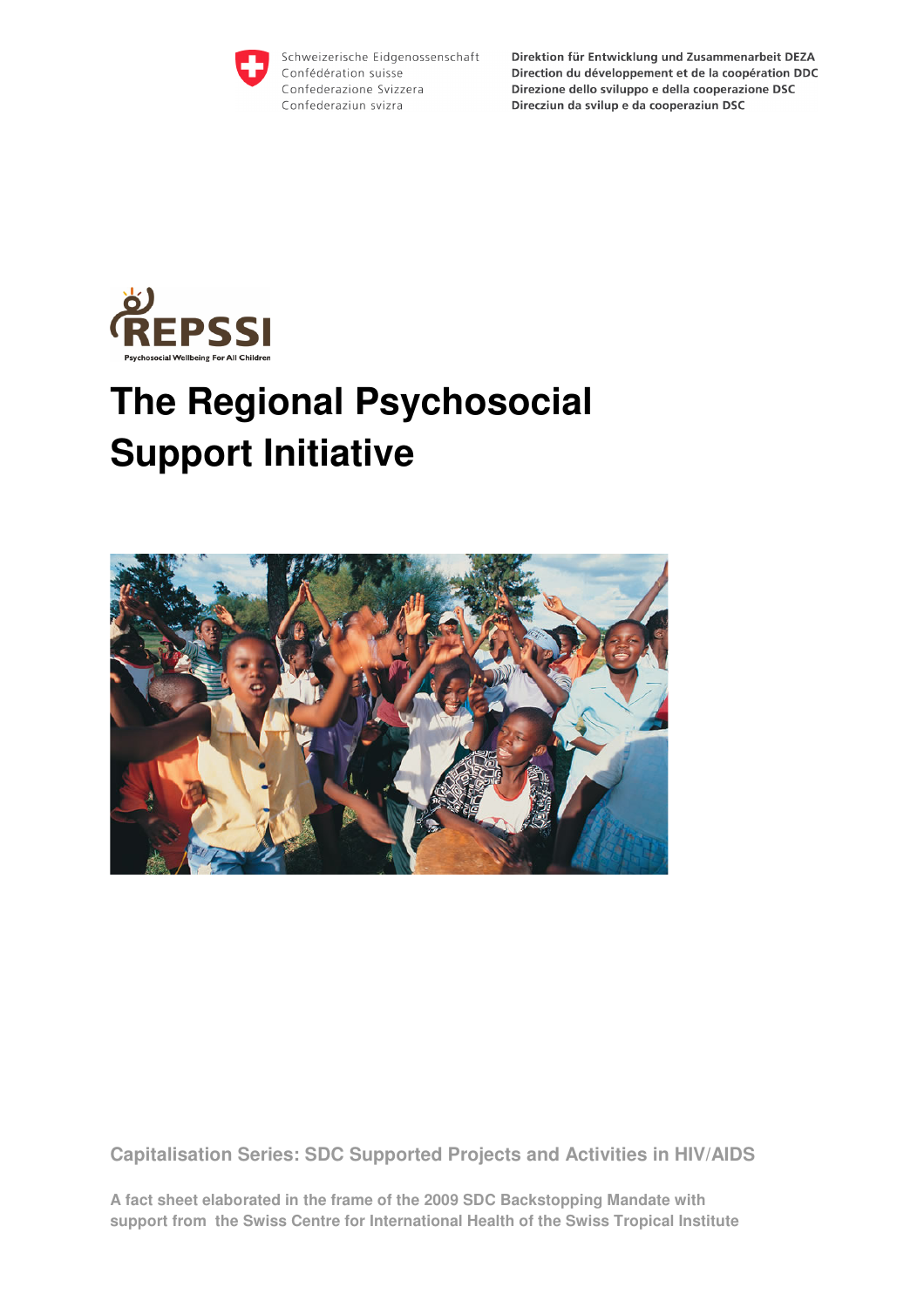#### **Introduction**

**The Regional Psychosocial Support Initiative (REPSSI)** is a regional non-profit organisation designed to mitigate the psychosocial impact of HIV and AIDS, poverty, and conflict among children and youth from 13 countries in Eastern and Southern Africa.

## **Objectives**

REPSSI aims to ensure that all children affected by HIV and AIDS, poverty, and conflict have access to stable, affectionate care and support to foster their psychosocial wellbeing. They strive to provide leadership, quality technical assistance and knowledge in psychosocial care and support (PSS) for children and youth in the affected communities.

- Develop a knowledge base in the application of PSS
- Facilitate the exchange of knowledge, skills, and information on PSS
- Strengthen the capacity of governments, civil society and other institutions to respond to the psychosocial needs of children affected by HIV and AIDS, poverty, and conflict
- Strengthen the monitoring and evaluation system of REPSSI and their partners

## **Project Description**

The triple crisis of HIV and AIDS, poverty, and conflict is felt by millions of children and families in Eastern and Southern Africa, leading to unprecedented catastrophe in the region. The children endure the loss of caregivers, livelihoods, social networks, and health. Many suffer deprivation, abuse, premature dropout from school, forced early marriages, the burden of caring for sick parents and siblings, overwhelming loss and grief, upheaval, discrimination, and social exclusion. Such traumas often affect their intellectual, emotional, and interpersonal relationships with family, community, and friends. Limited availability of psychosocial support hinders their resilience, coping skills, and social connectedness.

The PSS needs of these children are often overlooked by caregivers from the, family, community, society, and government who come into regular contact with the children as they focus on addressing their material needs. Support for children's psychosocial wellbeing is a crucial investment in human capital. It forms the basis for the long-term development and stability of society.

The REPSSI secretariat in South Africa has three additional sub-regional offices in, Zimbabwe, Zambia, and Tanzania. They provide technical support and work in partnership with local NGOs whose main focus is to offer care and support to children affected by HIV and AIDS, poverty, and conflict. Processes include PSS knowledge development, research and shared learning, as well as organizational capacity strengthening for advocacy, policy, training, mentoring and coaching. REPSSI currently works with numerous governments and over 300 community based partner organisations in Mozambique, Angola, Botswana, Namibia, Malawi,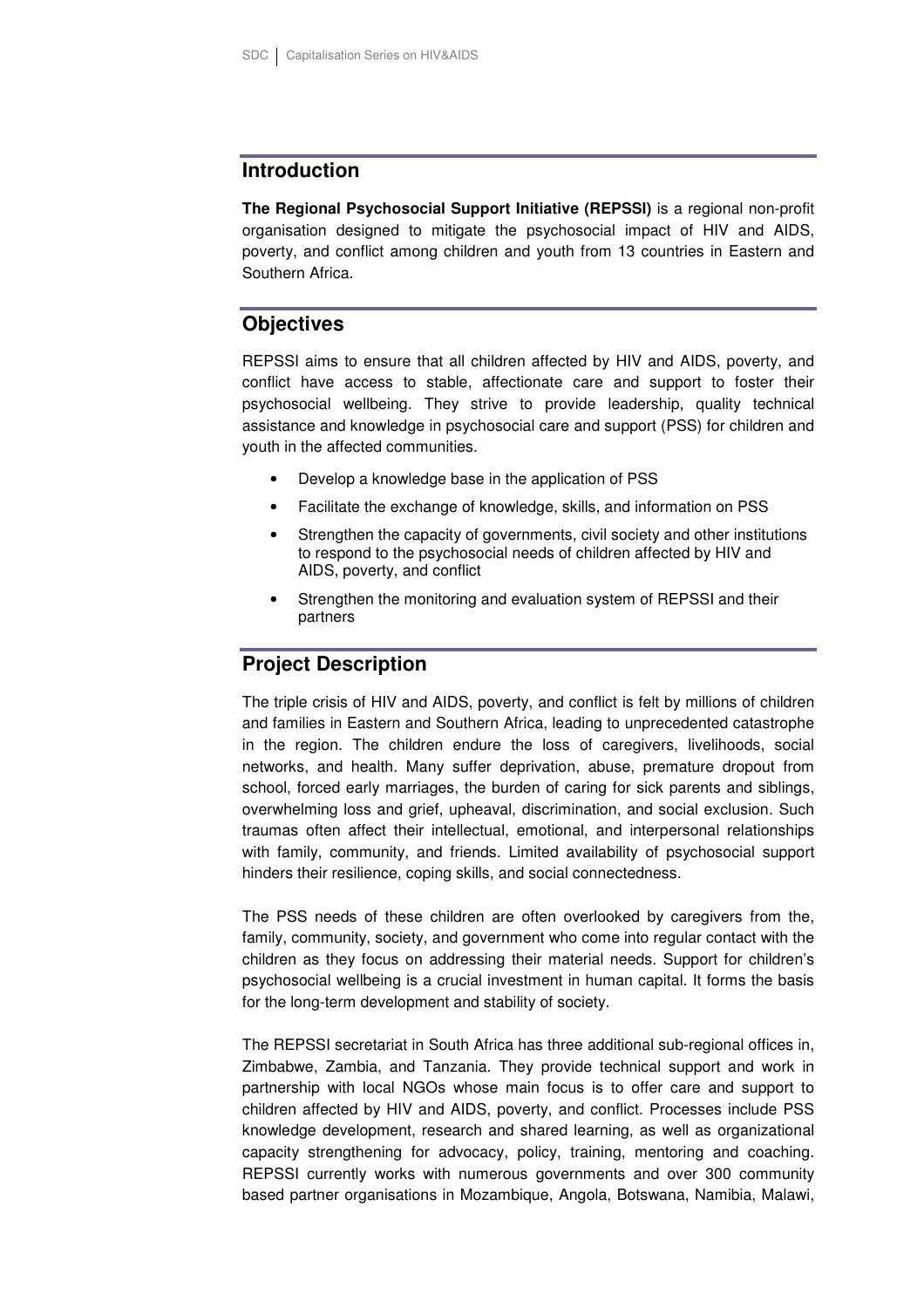Zimbabwe, Zambia, South Africa, Lesotho, Swaziland, Uganda, Kenya, and Tanzania. Furthermore, REPSSI works closely with UNAIDS, UNICEF, and SADC.

REPSSI has become a leading source of knowledge for PSS tools, manuals and guidelines. The current PSS Wellbeing Series contains over 25 publications. Some of the key publications include:

- Mobilizing Children into Their Own Child and Youth Led Organisations
- **Journey of Life: a community mobilization tool**
- **Memory Work Manual: life review and succession planning for individuals** affected by HIV and AIDS
- Body Map, Tracing Book and Treatment Information Series: antiretroviral treatment (ART) adherence and treatment literacy for people living with HIV and AIDS
- Hero Book Manual: children and youth are invited to be the authors, illustrators and main characters of a self made book which explores psychosocial obstacles and solutions in their lives
- Tree of Life: invites conversation about loss and support
- Mainstreaming PSS Series: including Education, Nutrition, Paediatric HIV Treatment, Economic Strengthening, Early Childhood Development, Home Based Care, Child Participation, and Conflict
- Are We Making a Difference: a child centred participatory monitoring and evaluation approach

#### **Results and Achievements**

The technical support and capacity building that REPSSI has provided to the region has enabled at least 1 million children to access some form of quality psychosocial care and support. REPSSI has brought the issue of psychosocial needs to the forefront of the agenda for children affected by HIV and AIDS, poverty, and conflict at international, regional, and national levels. Simultaneously, their efforts have significantly influenced regional and national responses to PSS as an important aspect in planning national actions for children and strategies for reduction of the impact HIV and AIDS. Most regional governmental entities, e.g., the Department of Social Development, Ministry of Education, as well as international NGOs, FBOs and CBOs are demonstrating a mind shift and now include psychosocial support in their budgets and strategies. REPSSI's technical support to the SADC Secretariat has resulted in the development of the first SADC Orphaned and Vulnerable Children and Youth Framework which will seek to mobilise regional actors and resources to influence programmes and initiatives aimed at vulnerable children and youth.

In a partnership with UNICEF and the University of Natal, REPSSI launched the African Centre for Childhood in 2009 which offers the Children at Risk Certificate Course piloted in eight African countries. Currently some 600 students are registered.

The PSS tools developed by REPSSI are widely used and appreciated both within the region and beyond Africa, such as in Nepal or Haiti.